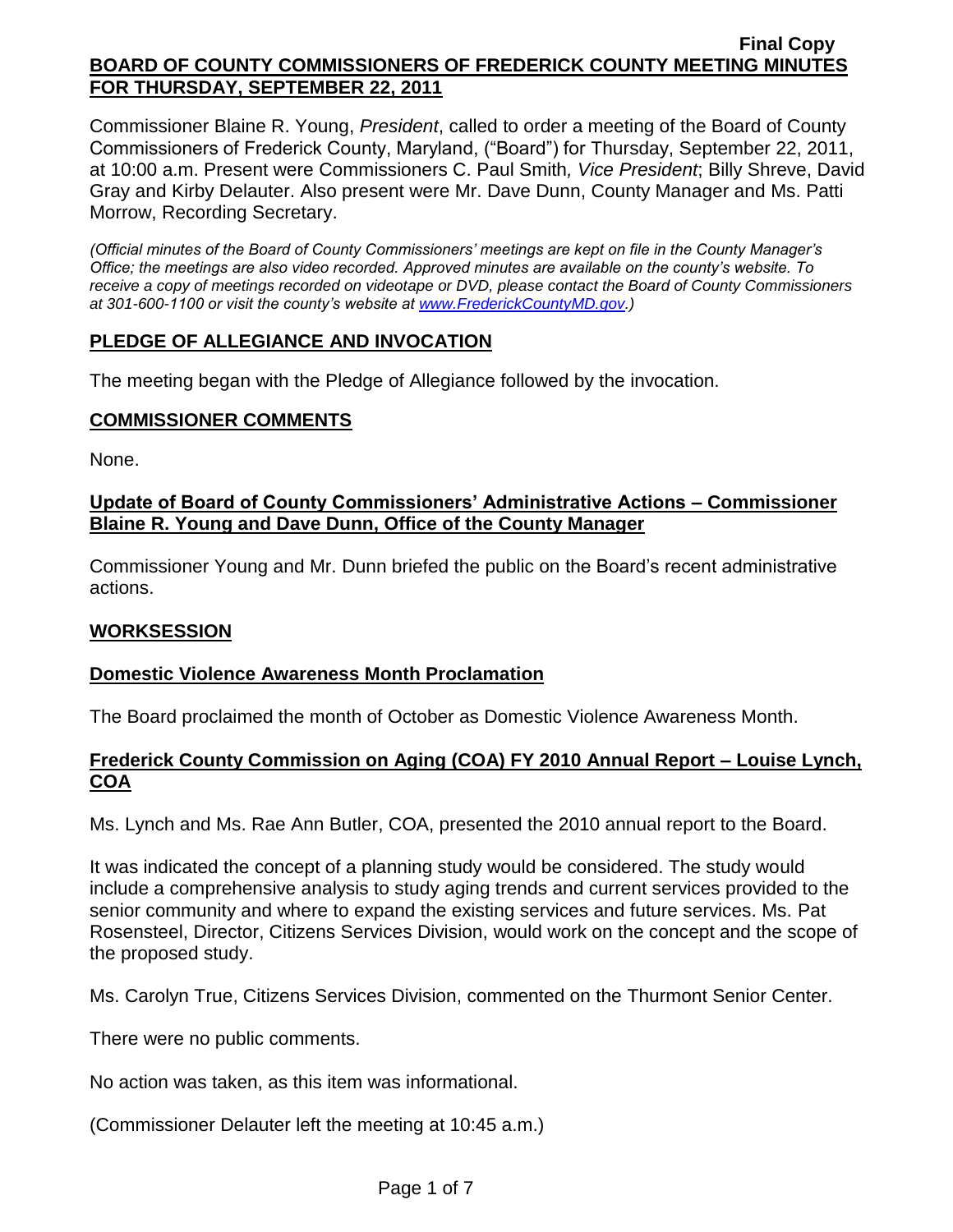# **CONSENT AGENDA**

The following items were presented on the consent agenda:

### BID AWARD

1. Purchasing Memo #12-046 - Purchase Break-Away Sign Parts (Piggyback) Award to: U.S. Municipal Supply, Inc. Award amount: \$64,000.00

#### BUDGET TRANSFERS

- 1. #BT-11-194, Emergency Preparedness, Emergency Management Division
- 2. #BT-11-195, Accounting, Finance Division

### GRANTS

- 1. FY 2013 State Aid for Police Protection Fund Application Marty Gallagher, Sheriff's **Office**
- 2. FFY 2012 Child Support Enforcement Cooperative Reimbursement Agreement Marty Gallagher, Sheriff's Office
- 3. FY 2012 Child Support Cooperative Reimbursement Agreement Susan Little, Office of the State's Attorney
- 4. HOME Initiatives Program Grant Application (Round 27) Jenny Short, Citizens Services **Division**

Commissioner Gray moved to approve the consent agenda as presented. Commissioner Smith seconded the motion that passed 4-0 with Commissioner Delauter absent.

## **ADMINISTRATIVE BUSINESS**

### **Bid Award - Purchasing Memo #12-039 – Renewal of RFP #07-02, Janitorial Services for Urbana Library/Senior Center (Continued from 9/8/11 BOCC Meeting) – Hal Good, Finance Division**

Mr. Wayne Roach, Management Services Division and Ms. Amy Whitney, Frederick County Public Library, participated in the discussion.

Mr. Roach presented three (3) options for the janitorial services at the Urbana Library/Senior Center.

Commissioner Smith moved to approve Option 1 for a time period through June 30, 2012. Commissioner Gray seconded the motion that failed 2-2 with Commissioners Young and Shreve opposed and Commissioner Delauter absent.

Commissioner Young moved to approve Option 2 giving staff the opportunity to come back to the Board if problems would arise and giving library staff the choice of which five (5) full days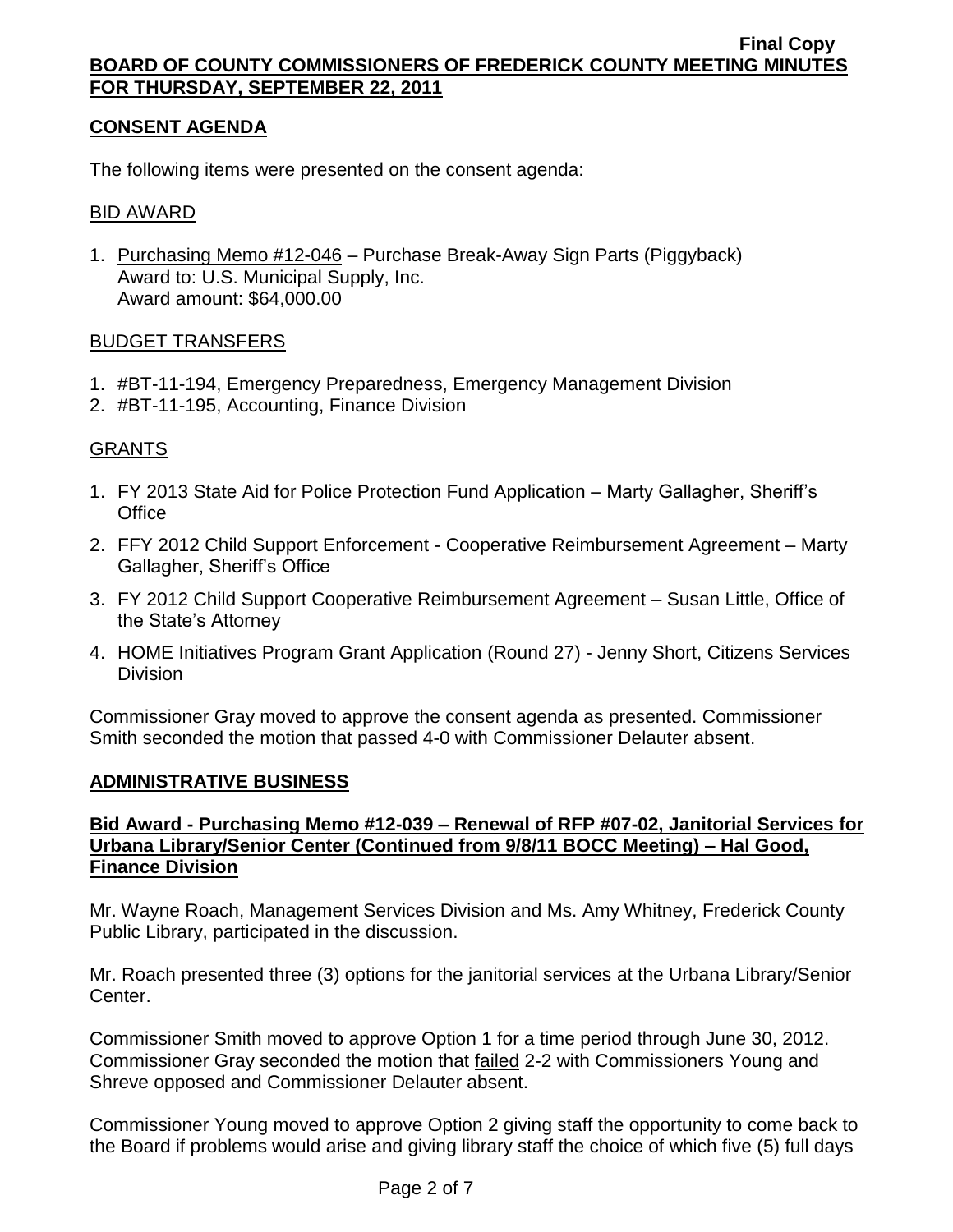to schedule the cleanings. Commissioner Shreve seconded the motion that passed 4-0 with Commissioner Delauter absent.

(Commissioner Delauter returned to the meeting at 11:05 a.m.)

## **Bid Award - Purchasing Memo #12-045 – Conditional Award and Assignment of Bid #11-CP-75 – Urbana North Regional Wastewater Pumping Station – Hal Good, Finance Division**

Mr. Kevin Demosky, Utilities and Solid Waste Management Division, commented on the bid award request and the assignment to the developer of all the county's rights and responsibilities.

Commissioner Smith moved to approve Purchasing Memo #12-045 to conditionally award Bid #11-CP-75 for the Urbana North Wastewater Pumping Station. Commissioner Shreve seconded the motion that passed 3-1-1 with Commission Gray opposed and Commissioner Delauter abstained.

## **Urbana North Regional Wastewater Pumping Station Public Improvements Agreement (PIA) – Kevin Demosky, Utilities and Solid Waste Management Division**

Mr. Demosky presented the "non-standard" PIA with Monocacy Land Company, LLC for the Urbana North Regional Wastewater Pumping Station.

Ms. Kathy Mitchell, Office of the County Attorney, noted the addition of language regarding the insurance requirements to be added to the PIA.

Commissioner Smith moved to approve the PIA as presented with the additional language that would make Frederick County the additional Loss Payee and additional Insured. Commissioner Shreve seconded the motion that passed 4-1 with Commissioner Gray opposed.

# **Bid Award - Purchasing Memo #12-048 – Request Approval of Sole Source for Firehouse Software Maintenance with Affiliated Computer Systems – Hal Good, Finance Division**

Ms. Sherry Weakley, IIT, commented on the software maintenance request.

Commissioner Smith moved to approve Purchasing Memo #12-048 as presented. Commissioner Delauter seconded the motion that passed 5-0.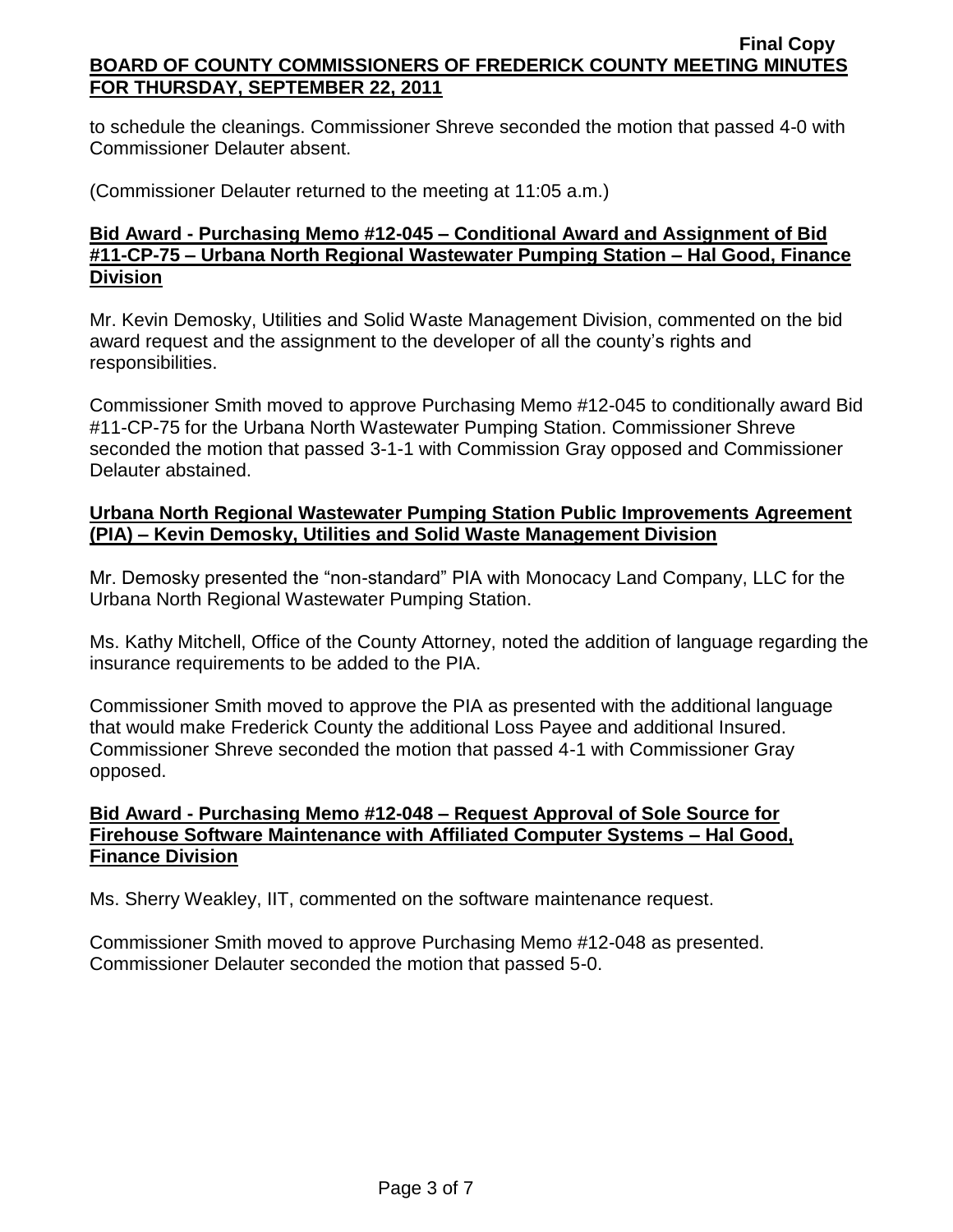## **Gypsy Moth Suppression Program for FY 2013 – Kelly Weaver, Finance Division**

Ms. Weaver presented the request from Robert L. Tatman, Program Manager for Forest Pest Management, Maryland Department of Agriculture, to consider funding gypsy moth surveying and possible spraying.

Commissioner Gray moved to budget up to \$40,000 (\$15,000 for surveying and \$35,000 for spraying) of the non-state owned land in FY 2013 and it was noted the Board would make a decision to expend the funds in FY 2012. Commissioner Smith seconded the motion that passed 5-0.

### **Amendment #2 to Joint Funding Agreement #08E4MD24270060 with U.S. Geological Survey (USGS) – Shannon Moore, Community Development Division**

Ms. Moore presented the Amendment #2 to the Board.

Commissioner Smith moved to authorize Amendment #2 to Joint Funding Agreement #08E4MD24270060 with USGS, with an added \$15,000 match from USGS, and a small change of scope, and no additional resources required by Frederick County. Commissioner Gray seconded the motion that passed 5-0.

### **Work Change Directive #14 – Citizens Care & Rehabilitation Center – Chuck Nipe and David Grossweiler, Public Works Division**

Mr. Nipe and Ms. Sue Barthol, Public Works Division presented the request for the Work Change Directive #14 in an amount not to exceed \$80,000 to install a gas meter pad, retaining wall, and fencing.

Commissioner Gray moved to approve the Work Change Directive #14. Commissioner Smith seconded the motion that passed 4-1 with Commissioner Shreve opposed.

#### **COMMISSIONER COMMENTS**

Commissioner Young announced the Maryland Department of Transportation Tour meeting at 7:00 p.m. this evening in the first floor hearing room, Winchester Hall.

Commissioner Smith commented on a state sponsored meeting he attended recently on alternative funding for schools.

## **PUBLIC COMMENTS**

None.

## **QUESTIONS – PRESS**

None.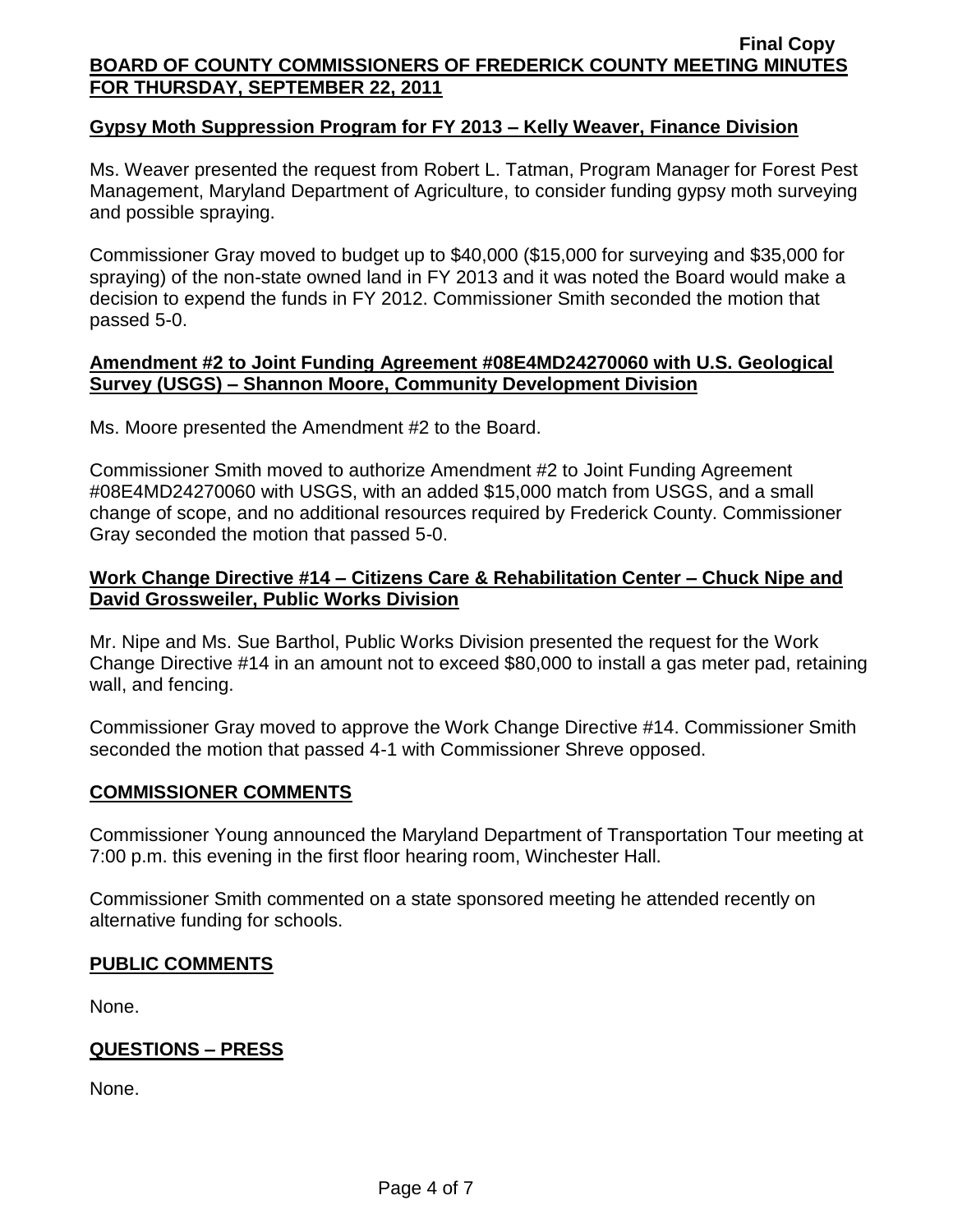# **CLOSED SESSION**

Commissioner Smith moved to go into closed session under the Maryland Annotated Code State Government Article § 10-508(a) (7) To consult with counsel to obtain legal advice on a legal matter; and (8) To consult with staff, consultants, or other individuals about pending or potential litigation. Commissioner Delauter seconded the motion that passed 5-0.

# **ADJOURN**

The meeting adjourned at 11:50 a.m.

Patricia A. Morrow Recording Secretary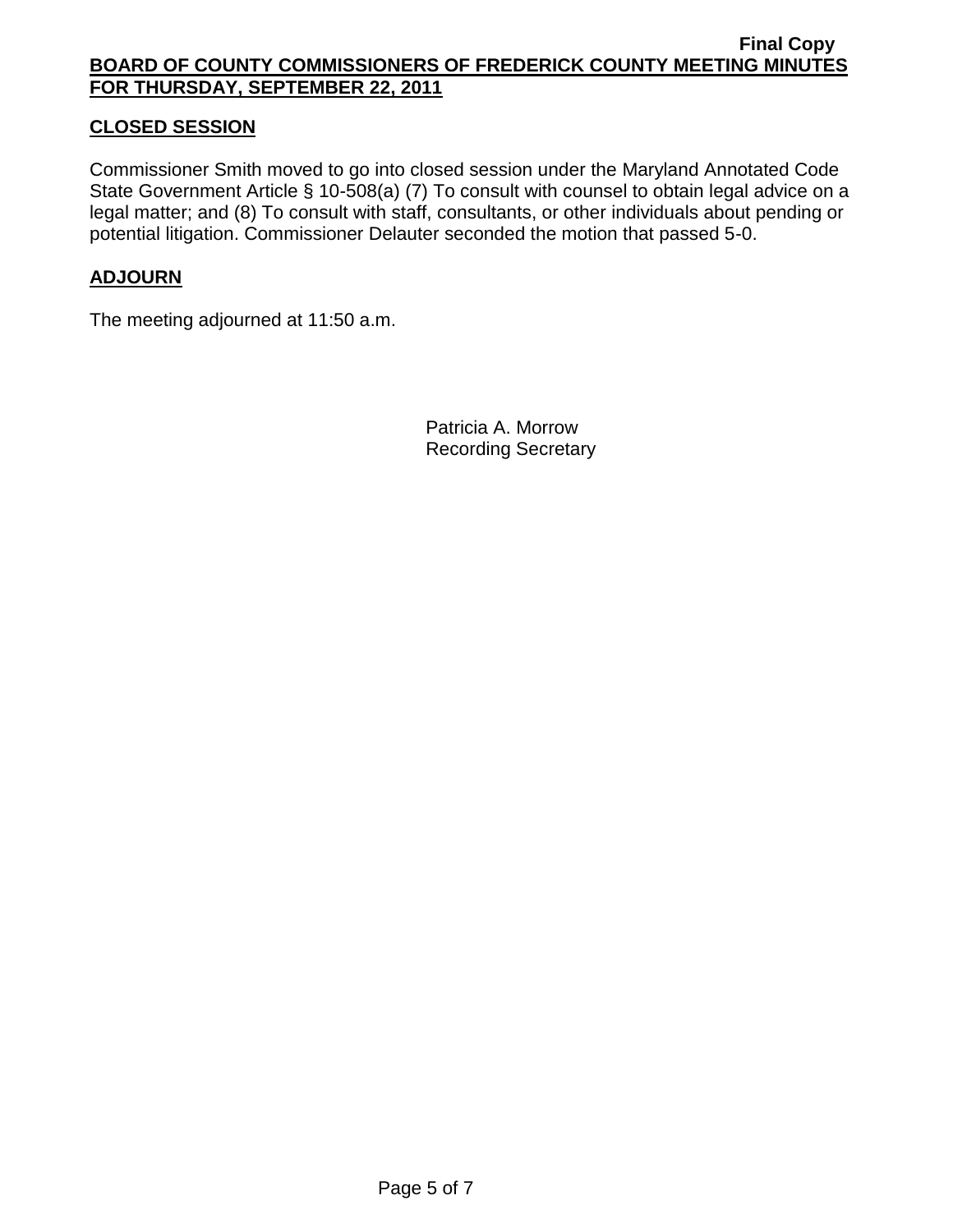# **FORM OF STATEMENT FOR CLOSING THE MEETING OF THURSDAY, SEPTEMBER 22, 2011**

# **STATUTORY AUTHORITY TO CLOSE SESSION**

# **State Government Article §10-508(a):**

(7) To consult with counsel to obtain legal advice on a legal matter and (8) To consult with staff, consultants, or other individuals about pending or potential litigation.

# **Motion:**

Commissioner Smith moved to go into closed session under the Maryland Annotated Code State Government Article § 10-508(a) (7) To consult with counsel to obtain legal advice on a legal matter; and (8) To consult with staff, consultants, or other individuals about pending or potential litigation. Commissioner Delauter seconded the motion that passed 5-0.

# **Time and Location:**

11:55 a.m. – Third Floor Meeting Room, Winchester Hall

# **Topic to be Discussed:**

To discuss with the county's attorneys the possible settlement of litigation.

Patricia Morrow Recording Secretary